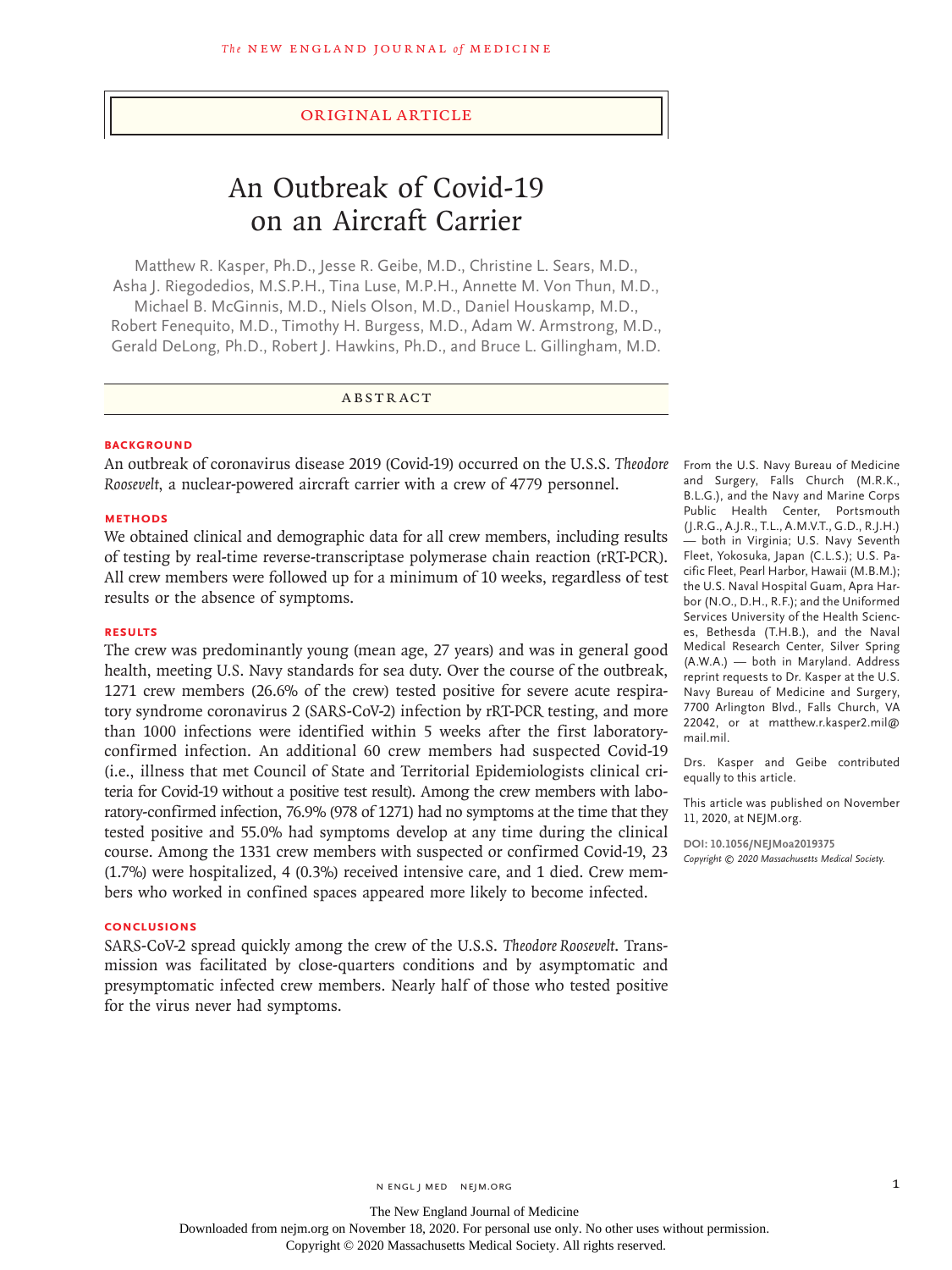THE U.S.S. THEODORE ROOSEVELT WAS CON-<br>ducting operations in the western Pacific<br>Ocean when an outbreak of infection with<br>severe acute respiratory syndrome coronayirus 2 ducting operations in the western Pacific Ocean when an outbreak of infection with severe acute respiratory syndrome coronavirus 2 (SARS-CoV-2) occurred on board. On identification of the outbreak, the ship was diverted to U.S. Naval Base Guam. The base hospital, a 42-bed inpatient facility, provides medical care for U.S. military beneficiaries and others in the region. Although the initial response was handled by the medical staffs of the ship and Naval Hospital Guam, it was quickly augmented by a joint medical task force.

This report provides key findings from the U.S. Navy response and epidemiologic investigation of the outbreak. Over the course of the response, every member of the crew of the U.S.S. *Theodore Roosevelt* was evaluated, tested, placed in isolation or quarantine, and monitored on a daily basis to ensure their well-being. Our findings offer insights into the epidemiology and outcomes of SARS-CoV-2 infection in healthy, fit, militaryaged adults who are housed in close quarters.

#### Methods

## **Initial Response to the Outbreak and Follow-Up**

The ship had been at sea for 13 days when three crew members presented to the medical department with symptoms suggestive of coronavirus disease 2019 (Covid-19). All three underwent testing by real-time reverse-transcriptase polymerase chain reaction (rRT-PCR) and were found to be positive for SARS-CoV-2. Over the next 24 hours, additional symptomatic crew members and approximately 400 close contacts were identified by contact tracing. Four days after the first positive test result was reported, the ship reached Naval Base Guam. Crew members with confirmed cases of Covid-19 were placed in isolation on Naval Base Guam or in the base hospital. Persons with one or more negative Covid-19 tests and no symptoms were quarantined in hotels off base or on Naval Base Guam. In addition, essential personnel who were uninfected stayed aboard the ship in port.

All members of the crew underwent screening for signs and symptoms of Covid-19 and testing by rRT-PCR. Those who tested positive for SARS-CoV-2 were placed in isolation and received twice-daily symptom, temperature, and pulse oximetry checks. Those who tested negative were placed in quarantine. Ultimately, 4079 SARS-CoV-2–negative crew members who did not have symptoms were quarantined in 11 hotels in Guam. All were placed in single-occupancy rooms.

A surveillance model was implemented that relied on in-person health screenings. These screenings were supplemented by self-reporting with the use of a symptom checker developed by Defense Digital Service. Health screenings and symptom-checker data were collated and analyzed each morning by 9 a.m. and again in the evening by 9 p.m. Crew members who had progressive symptoms or were deemed to have conditions potentially placing them at higher risk for poorer outcomes were followed up with additional screening. Any crew members who were determined by on-site medical providers to need closer observation or treatment were transported to Naval Hospital Guam for care. In addition to Covid-19–related health surveillance, crew members received primary care, pharmacy, and psychiatric services to ensure a complete scope of medical coverage.

On completion of prespecified periods of isolation or quarantine, all personnel were required to undergo repeat rRT-PCR testing. To be eligible for exit testing, a crew member had to remain in isolation or quarantine for a minimum of 14 days. Those in isolation were also required to be symptom-free for 3 days before exit testing. Any crew member in quarantine in whom symptoms developed was tested and moved to isolation for at least 14 additional days. All crew members were followed up for a minimum of 10 weeks, regardless of their Covid-19 status.

## **Laboratory Testing**

Nasopharyngeal swab specimens were obtained from all members of the crew with the use of viral transport medium swab kits. The presence of SARS-CoV-2 infection was determined by rRT-PCR testing with the Thermo Fisher ABI 7500 or the Bio-Rad CFX96 Touch Real-Time PCR Detection System. Samples were processed with either the Qiagen QIAamp Viral RNA Mini Kit or the Roche MagNA Pure 96 instrument for automated nucleic acid extraction, and testing was performed with the Seegene Allplex 2019-nCOV assay test kit or the Centers for Disease Control and Prevention (CDC) emergency-use-authorization assay.1 These assays included the detection of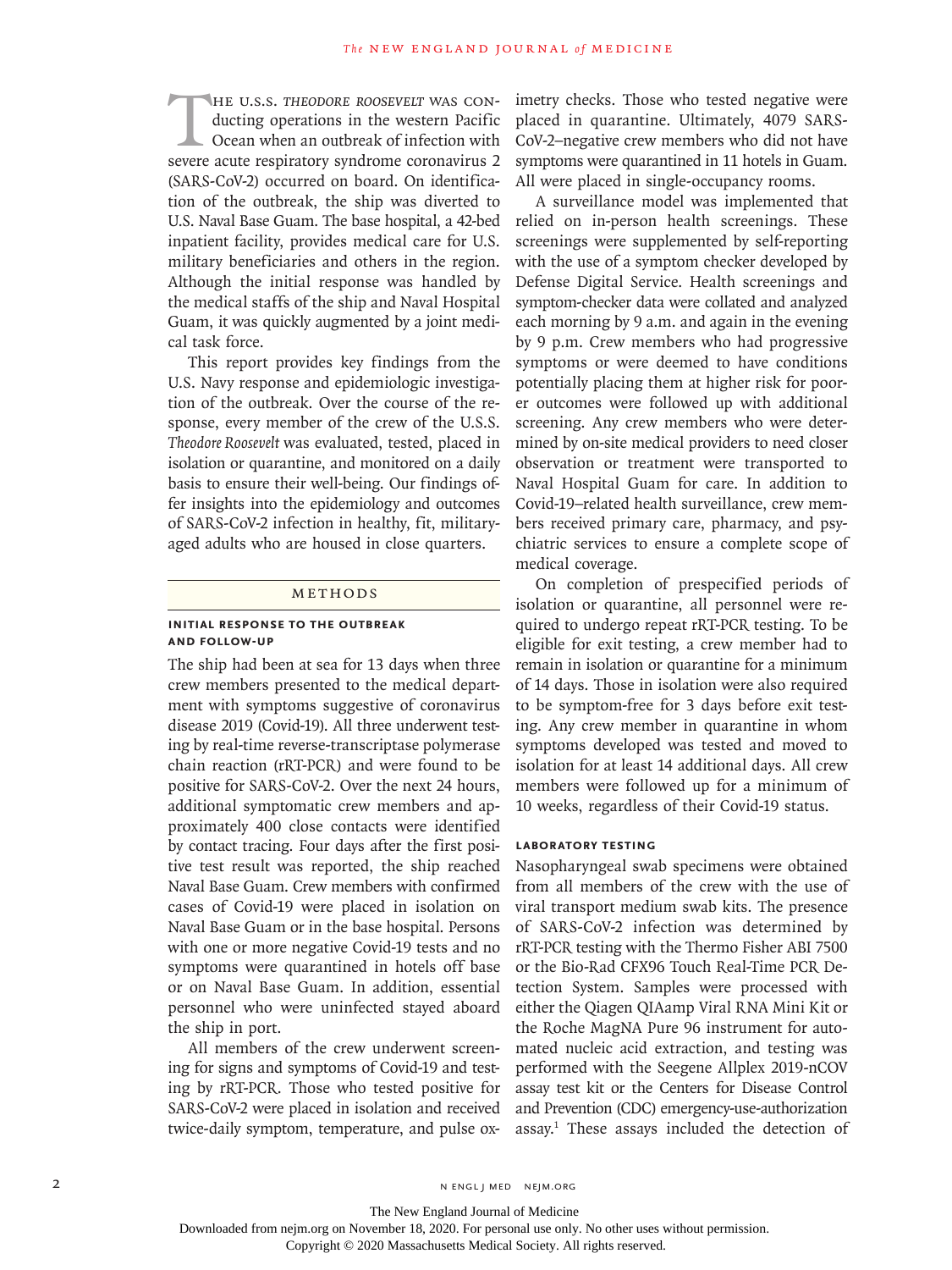two targets in the nucleocapsid gene, N1 and N2. Surveillance testing for influenza-like illness was conducted with the Biofire Respiratory 2 Panel.

# **Collection of Outbreak Data**

The Navy and Marine Corps Public Health Center was tasked with providing public health support for the outbreak investigation and conducting data analysis in alignment with its core public health mission. Data were collected as part of a coordinated public health outbreak investigation conducted by the Navy to bring the outbreak under control, ensure the well-being of the crew, assess the spread and effects of SARS-CoV-2, and implement measures to return the crew to work safely. Under Navy public health support criteria, the intent of the outbreak investigation was to mitigate spread, inform decision making, gather information for use in other outbreaks, and decrease the effect on the health of the crew. This project was deemed to be nonresearch with respect to the use of human subject information and was exempt from review by the institutional review board as an emergency public health outbreak investigation.

A roster of Electronic Data Interchange Personal Identifiers for the shipboard population was matched to Defense Manpower Data Center personnel rosters from February 2020 to identify demographic information for each crew member and to confirm personal identifiers. Civilian personnel and anyone with an Electronic Data Interchange Personal Identifier that did not match with Defense Manpower Data Center were excluded from analysis. The Defense Enrollment Eligibility Reporting System was used to identify race and ethnic group for all crew members. Ages of crew members at time of the outbreak were calculated from the date of birth to March 3, 2020.

Medical surveillance data collected by the ship medical department, Naval Hospital Guam, and the joint medical task force were collated with the roster to create a data set that included dates of symptom onset, daily clinical signs and symptoms, and test results. Data from the Defense Digital Service MySymptoms symptomtracker application were also collated into the final data set. For the purpose of this analysis, fever is defined as subjective fever reported by the crew member or a measured temperature of 100.0°F or higher. All other symptoms were reported by the crew members. Data on healthrelated factors were obtained from a number of existing clinical Military Health System data sources, including the Armed Forces Health Longitudinal Technology Application and Military Health System Genesis.

A confirmed case of Covid-19 was defined as one in which a nasopharyngeal swab specimen was positive for SARS-CoV-2 by rRT-PCR. A suspected case of Covid-19 was defined as one that met Council of State and Territorial Epidemiologists clinical criteria for Covid-19 without a positive test result. Confirmed cases were further classified as symptomatic (with symptom onset before the first positive laboratory test), presymptomatic (with the first positive laboratory test before subsequent symptom onset), and asymptomatic (positive laboratory test but clinical criteria never met). Patients with confirmed or suspected infection were classified as having been hospitalized for Covid-19 if the admission diagnosis suggested a Covid-19–related illness.

# **Statistical Analysis**

Data collation and analysis were performed with the use of SAS software, version 9.4 (SAS Institute). Baseline characteristics among crew members who were infected and those who were not infected were compared and univariate odds ratios with 95% confidence intervals were calculated with OpenEpi (www.openepi.com). For denominators of less than 20, odds ratios were not calculated. All reported odds ratios are not adjusted for multiple comparisons.

## **RESULTS**

### **Timeline of the Outbreak**

Between March 23 and May 18, 2020, a total of 1271 crew members (26.6% of the crew) tested positive for SARS-CoV-2. An additional 60 crew members had suspected Covid-19 (Fig. 1). Of the 1271 crew members with laboratory-confirmed Covid-19, 572 (43.0%) remained asymptomatic throughout the outbreak, 293 (22.0%) were symptomatic at the time that they tested positive, and an additional 406 (30.5%) were presymptomatic at the time that they tested positive. In all, 978 (76.9%) of the 1271 crew members with laboratory-confirmed Covid-19 did not have symptoms at the time that they tested positive, and 699 (55.0%) had symptoms develop at any time during the clinical course.

The New England Journal of Medicine

Downloaded from nejm.org on November 18, 2020. For personal use only. No other uses without permission.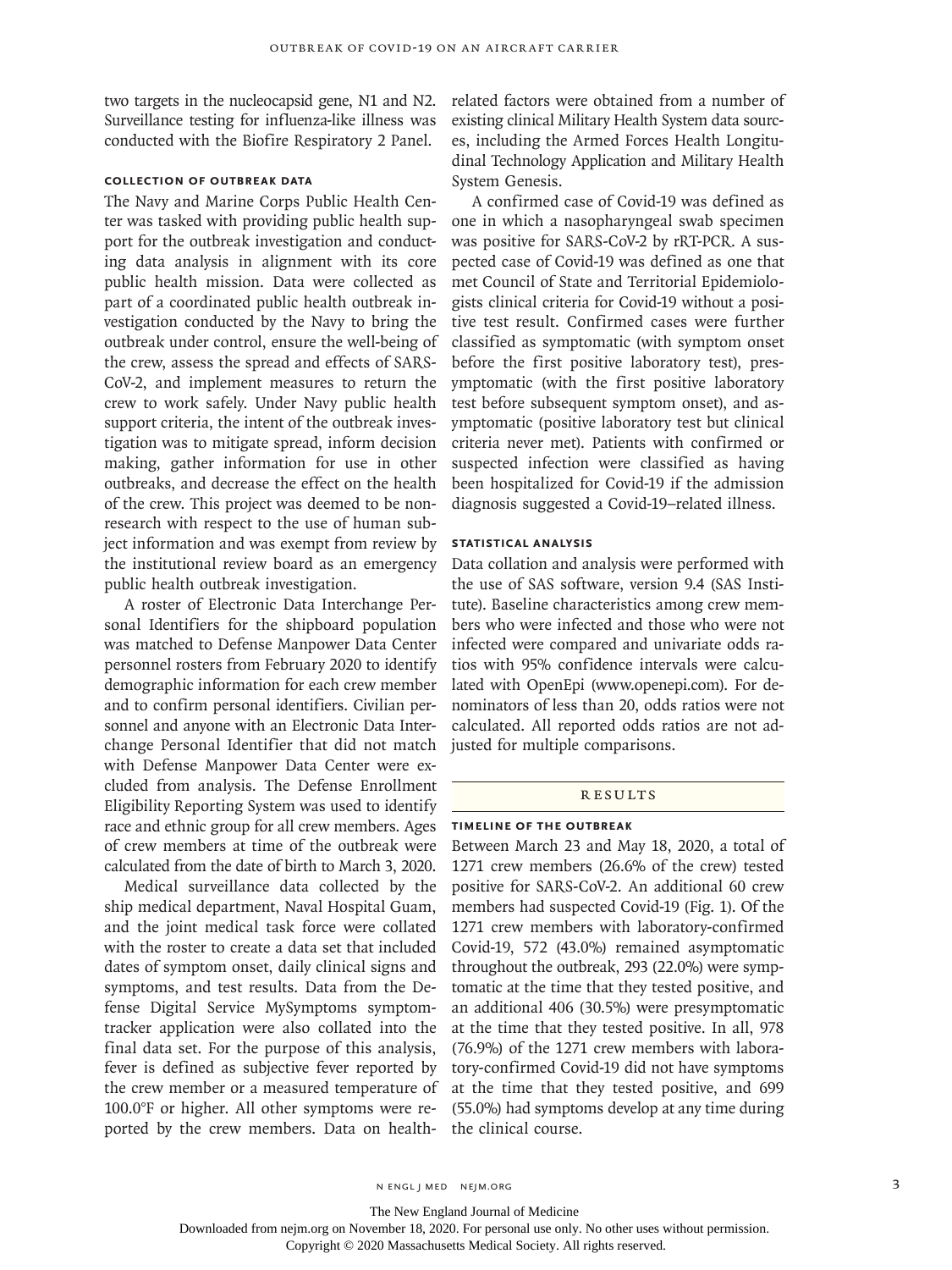conducted on a limited number of specimens before and after the start of the outbreak. Testing of specimens obtained from 5 crew members during the week before the outbreak identified 3 crew members who were positive for human rhinovirus or enterovirus, 1 who was positive for respiratory syncytial virus (RSV), and 1 with no pathogens detected. After the outbreak was identified on March 23, specimens from 16 crew members were tested: 10 crew members had no pathogens detected, 3 were positive for human rhinovirus or enterovirus, 2 were positive for coronavirus OC43 (not SARS-CoV-2), and 1 was positive for both human rhinovirus or enterovirus and RSV.

The outbreak epidemic curve is shown in Figure 2. In retrospect, crew members with symptomatic confirmed or suspected Covid-19 had symptoms as early as March 11, 2020, and continued to receive diagnoses up to the end of the analysis period. Epidemic curves according to sex and crew type show parallel infection rates for men and women. Although the ship docked

Testing for influenza-like illnesses had been in Guam on March 27, 2020, the outbreak continued for at least an additional 6 weeks.

## **Characteristics of the Crew Members**

The crew was predominantly young (mean age, 27 years) and male (78.3%) and was racially and ethnically diverse. At the time of deployment, all crew members were in general good health and met the U.S. Navy standards for sea duty. Ultimately, Covid-19 cases were evenly distributed across sexes, races and ethnic groups, and crew types (Table 1). Enlisted personnel (90% of the shipboard population) appeared more likely than officers to have confirmed or suspected Covid-19.

Data were analyzed to identify higher-risk work spaces. Those working in tighter spaces (e.g., reactor, engineering, supply, and weapons departments) appeared more likely to have confirmed or suspected Covid-19 than those working in a combination of open-air and confined conditions (e.g., air and deck crew). Members of the medical department, who wore personal protective equipment when evaluating crew members,



#### **Figure 1. Distribution of Personnel According to Case Status.**

A confirmed case of coronavirus disease 2019 (Covid-19) was defined as one in which a nasopharyngeal swab specimen was positive for severe acute respiratory syndrome coronavirus 2 (SARS-CoV-2) by real-time reverse-transcriptase polymerase chain reaction. A suspected case was defined as one that met Council of State and Territorial Epidemiologists clinical criteria for Covid-19 without a positive test result. Confirmed cases were further classified as symptomatic (with symptom onset before the first positive laboratory test), presymptomatic (with the first positive laboratory test before subsequent symptom onset), and asymptomatic (positive laboratory test but clinical criteria never met).

The New England Journal of Medicine

Downloaded from nejm.org on November 18, 2020. For personal use only. No other uses without permission.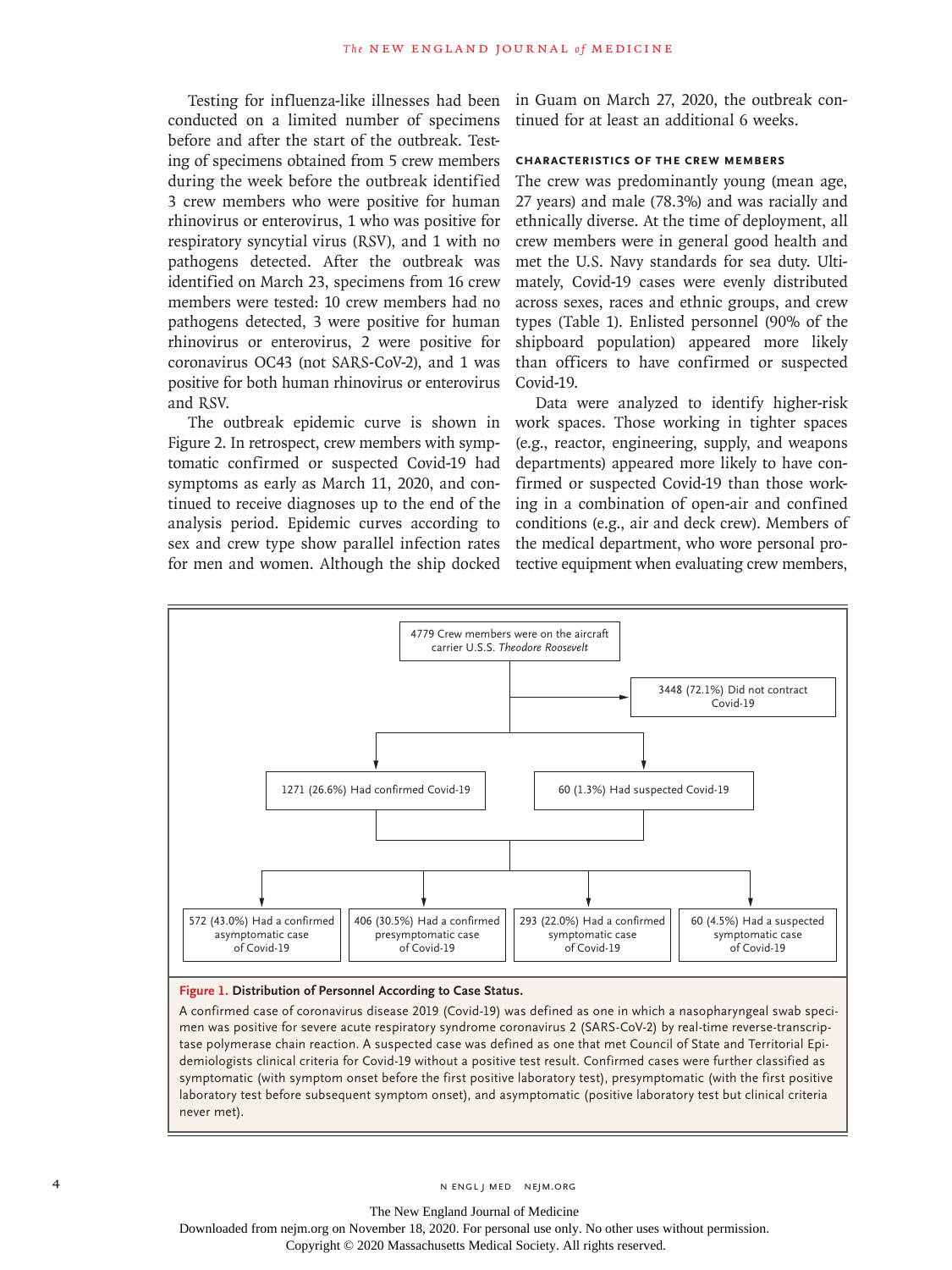had a somewhat lower attack rate (16.7% [8 cases among 48 personnel) than the overall crew, despite being at highest risk as a result of exposure to patients with Covid-19 in a small space.

## **Symptoms and Care**

Among the crew members who had symptomatic Covid-19 (confirmed or suspected), headache was the most common symptom reported at any point during illness (occurring in 68.0%), followed by cough (59.5%), nasal or sinus congestion (43.8%), and altered sense of taste or smell (42.3%) (Fig. 3). The predominant symptoms reported at the onset of illness were cough (32.8%), headache (31.0%), and altered sense of taste or smell (24.1%). Shortness of breath at any point during illness was reported by 20.3% of the crew members with symptomatic cases, and 7.0% noted shortness of breath as an initial presenting symptom. In addition, 26.2% of the crew members with symptomatic Covid-19 reported chest pain or chest pressure at some point during their illness. Fever was reported as an initial presenting symptom by 5.3% of the crew members with symptomatic Covid-19, and fever at any point during illness was reported by 13.2%.

Measured temperature readings showed that 2.8% of the crew members who had Covid-19 had a recorded temperature of 100.0°F or above, as compared with 0.3% of the crew members who did not have Covid-19. Among the crew members with Covid-19 for whom pulse oximetry data were available, approximately 0.5% had readings below 95% while breathing ambient air, with 0.08% below 94% and none below 90%.

Of the 1271 crew members who tested positive for SARS-CoV-2 plus the 60 who had suspected Covid-19, 23 (1.7%) received hospital care, for a mean of 16 days after symptom onset. Four crew members (0.3% of those with suspected or laboratory-confirmed Covid-19) were admitted to the intensive care unit, 1 of whom died from Covid-19–related cardiovascular complications. Before hospitalization, crew members with Covid-19 who became hospitalized were more likely to report cough (68%), body aches (58%), and fever (32%) than those who did not. One third of hospitalized patients reported fever before their hospitalization, as compared with 12% of nonhospitalized crew members with Covid-19. During the outbreak, as a precautionary measure, admission criteria were revised to per-



The New England Journal of Medicine Downloaded from nejm.org on November 18, 2020. For personal use only. No other uses without permission.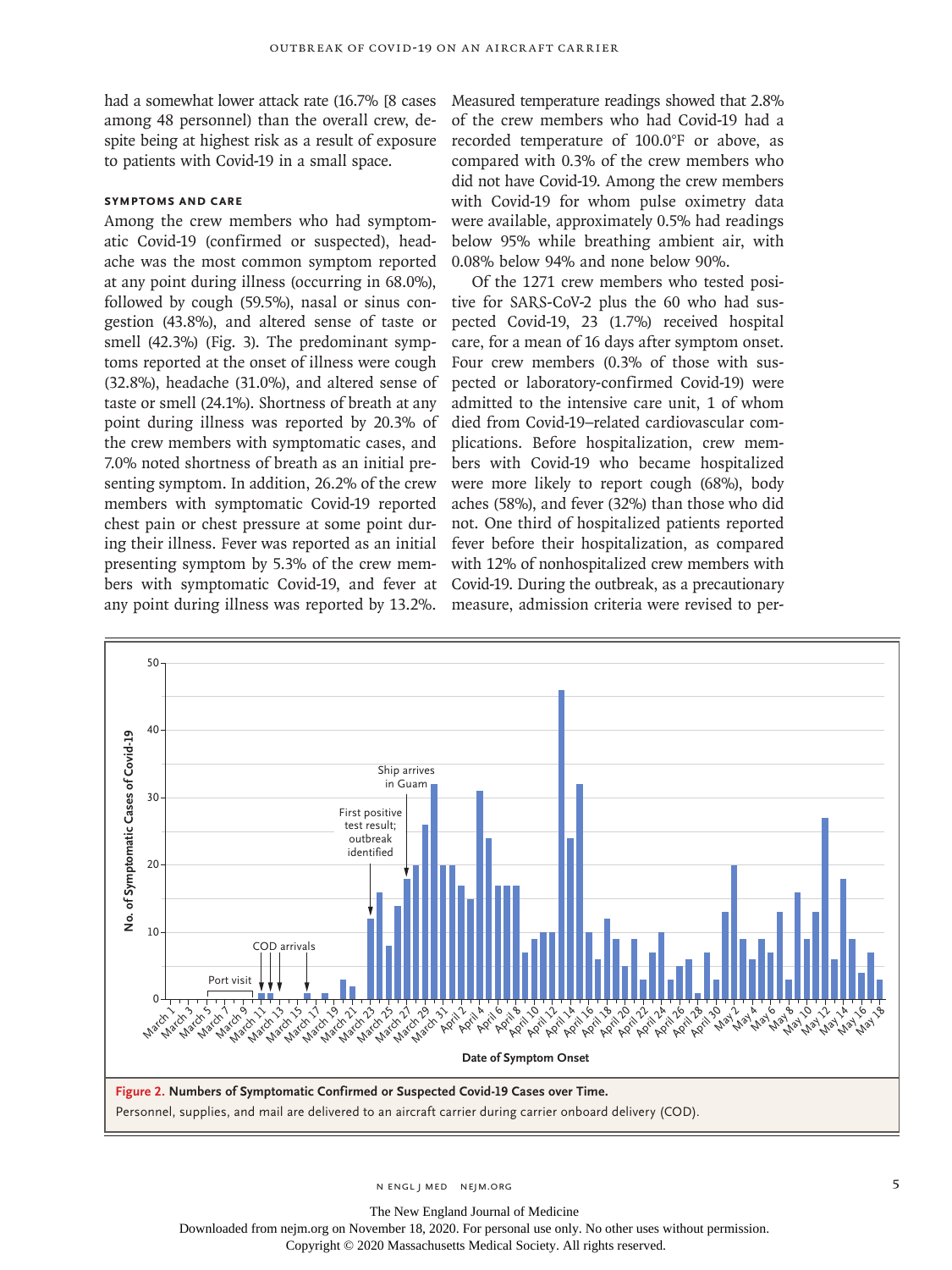| Table 1. Demographic and Health Characteristics of Crew Members According to Covid-19 Status.* |                             |                                                       |                                               |                                        |  |  |
|------------------------------------------------------------------------------------------------|-----------------------------|-------------------------------------------------------|-----------------------------------------------|----------------------------------------|--|--|
|                                                                                                |                             |                                                       |                                               | Univariate Odds Ratio,<br>Covid-19 vs. |  |  |
| Characteristic                                                                                 | Covid-19 Status             |                                                       |                                               | No Covid-19 (95% CI)                   |  |  |
|                                                                                                | No Covid-19<br>$(N = 3448)$ | Confirmed<br>or Suspected<br>Covid-19<br>$(N = 1331)$ | Hospitalization<br>for Covid-19<br>$(N = 23)$ |                                        |  |  |
| Demographic characteristics                                                                    |                             |                                                       |                                               |                                        |  |  |
| $Age - yr$                                                                                     |                             |                                                       |                                               |                                        |  |  |
| Mean                                                                                           | 27.2                        | 27.1                                                  | 29.3                                          |                                        |  |  |
| Range                                                                                          | $18 - 59$                   | $18 - 53$                                             | $20 - 46$                                     |                                        |  |  |
| Interquartile range                                                                            | $22 - 32$                   | $22 - 31$                                             | $23 - 34$                                     |                                        |  |  |
| Sex - no. (%)                                                                                  |                             |                                                       |                                               |                                        |  |  |
| Female                                                                                         | 757 (22.0)                  | 289 (21.7)                                            | 6(26.1)                                       | $0.99(0.85 - 1.15)$                    |  |  |
| Male                                                                                           | 2691 (78.0)                 | 1042 (78.3)                                           | 17 (73.9)                                     | Reference                              |  |  |
| Rank status                                                                                    |                             |                                                       |                                               |                                        |  |  |
| Enlisted                                                                                       | 3080 (89.3)                 | 1231 (92.5)                                           | 23 (100.0)                                    | $1.48(1.17-1.87)$                      |  |  |
| Officer                                                                                        | 363 (10.5)                  | 98 (7.4)                                              | $\mathbf{0}$                                  | Reference                              |  |  |
| Unknown                                                                                        | 5(0.1)                      | 2(0.2)                                                | 0                                             |                                        |  |  |
| Race or ethnic group - no. (%) +                                                               |                             |                                                       |                                               |                                        |  |  |
| American Indian                                                                                | 75 (2.2)                    | 34(2.6)                                               | 1(4.3)                                        | $1.21(0.80 - 1.83)$                    |  |  |
| Asian or Pacific Islander                                                                      | 327 (9.5)                   | 106(8.0)                                              | 4(17.4)                                       | $0.86(0.68 - 1.10)$                    |  |  |
| <b>Black</b>                                                                                   | 590 (17.1)                  | 261 (19.6)                                            | 3(13.0)                                       | $1.18(0.99 - 1.40)$                    |  |  |
| Hispanic                                                                                       | 692 (20.1)                  | 273 (20.5)                                            | 5(21.7)                                       | $1.05(0.89 - 1.25)$                    |  |  |
| White                                                                                          | 1513 (43.9)                 | 568 (42.7)                                            | 7(30.4)                                       | Reference                              |  |  |
| Other                                                                                          | 250(7.3)                    | 88 (6.6)                                              | 3(13.0)                                       | $0.94(0.72 - 1.22)$                    |  |  |
| Crew type :                                                                                    |                             |                                                       |                                               |                                        |  |  |
| Ship's crew                                                                                    | 2086 (60.5)                 | 786 (59.1)                                            | 13 (56.5)                                     | Reference                              |  |  |
| Augmented crew                                                                                 | 1288 (37.4)                 | 501 (37.6)                                            | 9(39.1)                                       | $1.03(0.90 - 1.18)$                    |  |  |
| Unknown                                                                                        | 74(2.1)                     | 44(3.3)                                               | 1(4.3)                                        | $1.58(1.08 - 2.31)$                    |  |  |
| Select work centers and departments                                                            |                             |                                                       |                                               |                                        |  |  |
| Air                                                                                            | 394 (11.4)                  | 65 (4.9)                                              |                                               | Reference                              |  |  |
| Combat support division                                                                        | 164 (4.8)                   | 38 (2.9)                                              |                                               | $0.88(0.58 - 1.33)$                    |  |  |
| Deck                                                                                           | 82(2.4)                     | 4(0.3)                                                |                                               | $0.18(0.07 - 0.52)$                    |  |  |
| Engineering                                                                                    | 137(4.0)                    | 67(5.0)                                               |                                               | $1.85(1.29 - 2.67)$                    |  |  |
| Medical                                                                                        | 40(1.2)                     | 8(0.6)                                                |                                               | $0.76(0.34 - 1.67)$                    |  |  |
| Reactor                                                                                        | 302 (8.8)                   | 138 (10.4)                                            |                                               | $1.73$ (1.29-2.36)                     |  |  |
| Supply                                                                                         | 219(6.4)                    | 139 (10.4)                                            |                                               | $2.41(1.78-3.26)$                      |  |  |
| Weapons                                                                                        | 132(3.8)                    | 94(7.1)                                               |                                               | $2.70(1.92 - 3.80)$                    |  |  |
| <b>Health characteristics</b>                                                                  |                             |                                                       |                                               |                                        |  |  |
| Tobacco or nicotine user                                                                       | 1002 (29.1)                 | 382 (28.7)                                            | 8(34.8)                                       | $0.98(0.85 - 1.13)$                    |  |  |
| Most recent BMI <sup>q</sup>                                                                   |                             |                                                       |                                               |                                        |  |  |
| Underweight or normal                                                                          | 1135 (32.9)                 | 389 (29.2)                                            | 9(39.1)                                       | Reference                              |  |  |
| Overweight                                                                                     | 1450 (42.1)                 | 570 (42.8)                                            | 6(26.1)                                       | $1.15(0.99 - 1.33)$                    |  |  |
| Obese                                                                                          | 584 (16.9)                  | 267 (20.1)                                            | 8(34.8)                                       | $1.33(1.11-1.61)$                      |  |  |
| Unknown                                                                                        | 279(8.1)                    | 105(7.9)                                              | 0                                             | $1.10(0.85 - 1.41)$                    |  |  |

6 N ENGL J MED NEJM.ORG

The New England Journal of Medicine Downloaded from nejm.org on November 18, 2020. For personal use only. No other uses without permission.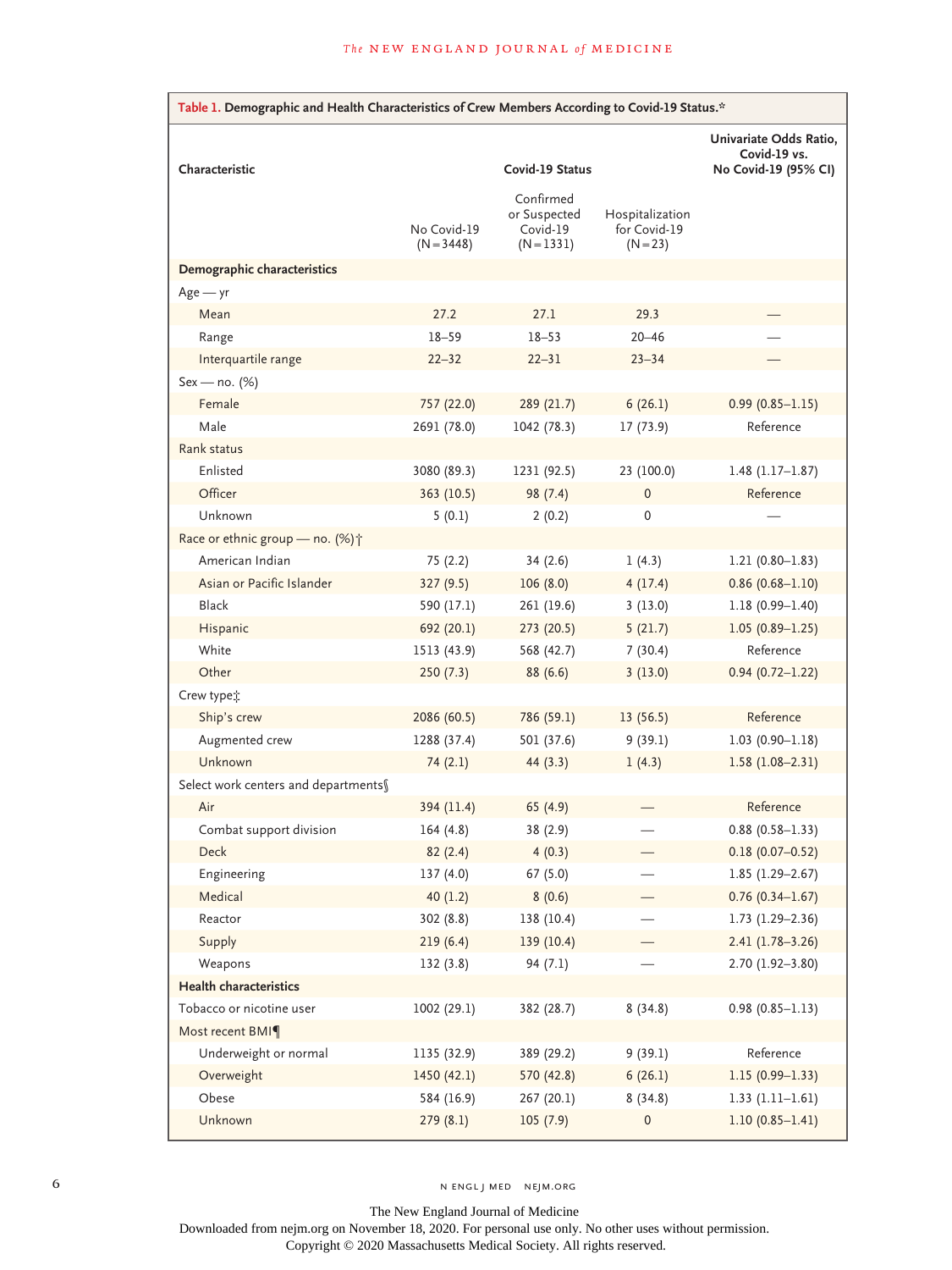| Table 1. (Continued.)                       |                             |                                                                |                                               |                     |
|---------------------------------------------|-----------------------------|----------------------------------------------------------------|-----------------------------------------------|---------------------|
| Characteristic                              |                             | Univariate Odds Ratio,<br>Covid-19 vs.<br>No Covid-19 (95% CI) |                                               |                     |
|                                             | No Covid-19<br>$(N = 3448)$ | Confirmed<br>or Suspected<br>Covid-19<br>$(N = 1331)$          | Hospitalization<br>for Covid-19<br>$(N = 23)$ |                     |
| Preidentified health factors<br>of interest |                             |                                                                |                                               |                     |
| Asthma                                      | 236(6.8)                    | 95(7.1)                                                        | 5(21.7)                                       | $1.05(0.82 - 1.34)$ |
| Cancer                                      | 35 (1.0)                    | 10(0.8)                                                        | $\Omega$                                      | $0.74(0.36 - 1.50)$ |
| Cerebrovascular diseases                    | 2(0.1)                      | $\Omega$                                                       | $\Omega$                                      |                     |
| Chronic lung disease                        | 30(0.9)                     | 11(0.8)                                                        | 2(8.7)                                        | $0.95(0.47 - 1.90)$ |
| <b>Diabetes</b>                             | 12(0.3)                     | 4(0.3)                                                         | $\Omega$                                      | $0.86(0.28 - 2.68)$ |
| Hypertension                                | 226 (6.6)                   | 96 (7.2)                                                       | 5(21.7)                                       | $1.11(0.87-1.42)$   |
| Immunocompromise                            | 3(0.1)                      | $\mathbf{0}$                                                   | $\Omega$                                      |                     |
| Liver disease                               | 20(0.6)                     | 8(0.6)                                                         | 2(8.7)                                        | $1.04(0.46 - 2.36)$ |
| Sleep apnea                                 | 135(3.9)                    | 50(3.8)                                                        | 2(8.7)                                        | $0.96(0.69 - 1.33)$ |
| Tuberculosis                                | 20(0.6)                     | 6(0.5)                                                         | 0                                             | $0.78(0.31-1.94)$   |

\* Percentages may not total 100 because of rounding. Covid-19 denotes coronavirus disease 2019.

† The Defense Enrollment Eligibility Reporting System was used to identify race and ethnic group for all crew members. ‡ Augmented crew reside on the ship only at certain times when a ship is under way and provide specialized capability such as air squadrons, submarine groups, destroyer squadrons, and helicopter maritime strike squadrons.

§ Crew members in the departments of reactor, engineering, supply, weapons and in the combat support division tend to work in more confined spaces than those in the air and deck departments. Crew members in the air and deck departments tend to work in a combination of open-air and confined conditions. Medical personnel work in confined spaces but wear personal protective equipment when caring for crew members.

¶ Underweight was defined as a body-mass index (BMI, the weight in kilograms divided by the square of the height in meters) of less than 18.5; normal or healthy weight, 18.5 to 24.9; overweight, 25.0 to 29.9; and obese, 30 or higher. Conditions were identified from October 1, 2017, through March 1, 2020, with the use of the following data sources: Theater Medical Data Store, Comprehensive Ambulatory/Professional Encounter Record, Standard Inpatient Data Record, Armed Forces Health Longitudinal Technology Application Clinical Data Repository, Military Health System (MHS) GENESIS, TRICARE Encounter Data, and Periodic Health Assessment.

mit hospitalization of crew members with less evaluation and documentation is difficult to severe symptoms.

## Discussion

The epidemiology of SARS-CoV-2 infection in young, healthy populations has not been studied extensively.2 The outbreak of Covid-19 on the U.S.S. *Theodore Roosevelt* provided an unusual opportunity to assess an outbreak in a predominantly young, healthy, working-age population. Approximately 69% of crew members were younger than 30 years of age, and no crew member was older than 65 years. All were up to date with their immunizations. Over the course of the outbreak and the subsequent response by the U.S. Navy, every crew member underwent evaluation, testing, and follow-up. This level of controlled

achieve in civilian populations.

On ships at sea, respiratory viruses such as influenza and enteric pathogens such as norovirus can spread quickly.3,4 In the early weeks of the pandemic, several outbreaks of Covid-19 occurred on cruise ships, most notably on the *Diamond Princess*. 5,6 The medical department of a ship can be overwhelmed quickly by a major outbreak of disease, as is similarly seen with health care facilities in civilian communities.7 The shipboard environment on naval vessels is generally more confined. Typically, enlisted crew members sleep in open bays packed with dozens of tightly spaced bunks, work in densely populated areas, and congregate in gathering points such as the gyms and galleys (Figs. S1 and S2 in the Supplementary Appendix, available with the full text of this

The New England Journal of Medicine

Downloaded from nejm.org on November 18, 2020. For personal use only. No other uses without permission.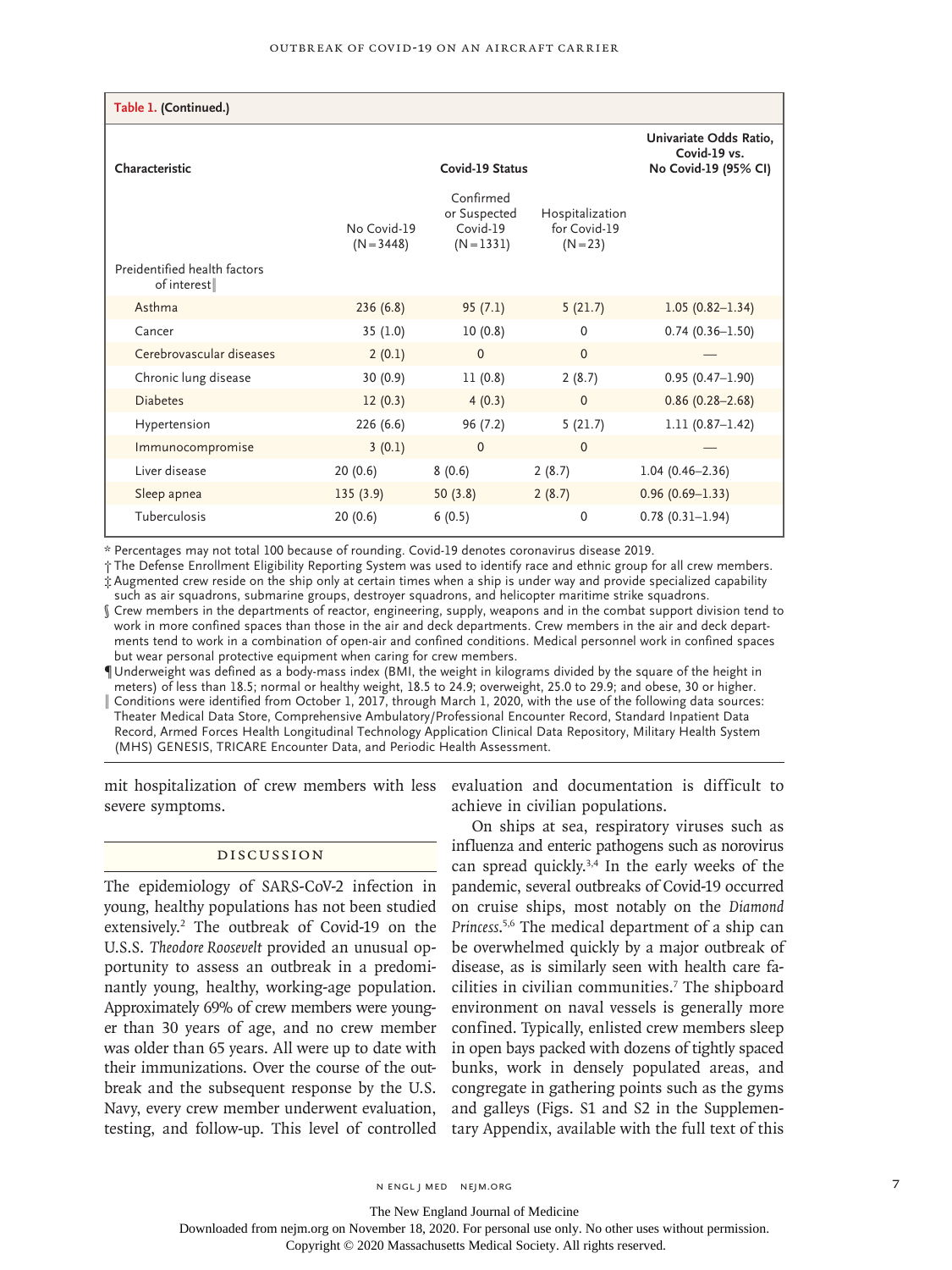

article at NEJM.org). These conditions probably facilitated the transmission of SARS-CoV-2, as evidenced by the higher likelihood of Covid-19 among enlisted crew members than among officers (Table 1).

Not surprisingly, crew members working in the engine room and other confined areas of the ship faced a higher risk of being infected than their shipmates on deck. A study conducted by the Navy and Marine Corps Public Health Center and the CDC, involving 384 volunteer U.S.S. *Theodore Roosevelt* crew members, showed similar results: those working in confined spaces had higher odds of contracting Covid-19.8 A majority of infected crew members did not note symptoms at the time that Covid-19 was diagnosed by rRT-PCR testing. In addition, crew members with unusual or atypical symptoms may not have considered themselves to be infected with SARS-CoV-2.<sup>9</sup> These observations suggest that nonsymptomatic or mildly symptomatic crew members played an important role in the rapid spread of the outbreak,

much as young adults with asymptomatic infection appear to contribute to spread in civilian populations.10,11

Although cases of serious illness occur in younger persons, they are less frequent and typically less severe than those in older persons.<sup>9,11</sup> In the case of the U.S.S. *Theodore Roosevelt*, few crew members were hospitalized. Certain coexisting conditions, such as hypertension, obesity, and diabetes, are associated with higher mortality.12-14 In our findings, we noted a number of coexisting conditions among hospitalized crew members, including uncomplicated, mild, and medically managed asthma, lung disease (e.g., bronchitis), hypertension, and liver disease–related conditions.

Although we were able to confirm the outcomes in all infected crew members, data collection was limited by the quality of records, particularly those generated in the early days of the outbreak. Future studies involving longitudinal cohorts may provide greater insight into the epidemiology of SARS-CoV-2 infection in young

The New England Journal of Medicine Downloaded from nejm.org on November 18, 2020. For personal use only. No other uses without permission.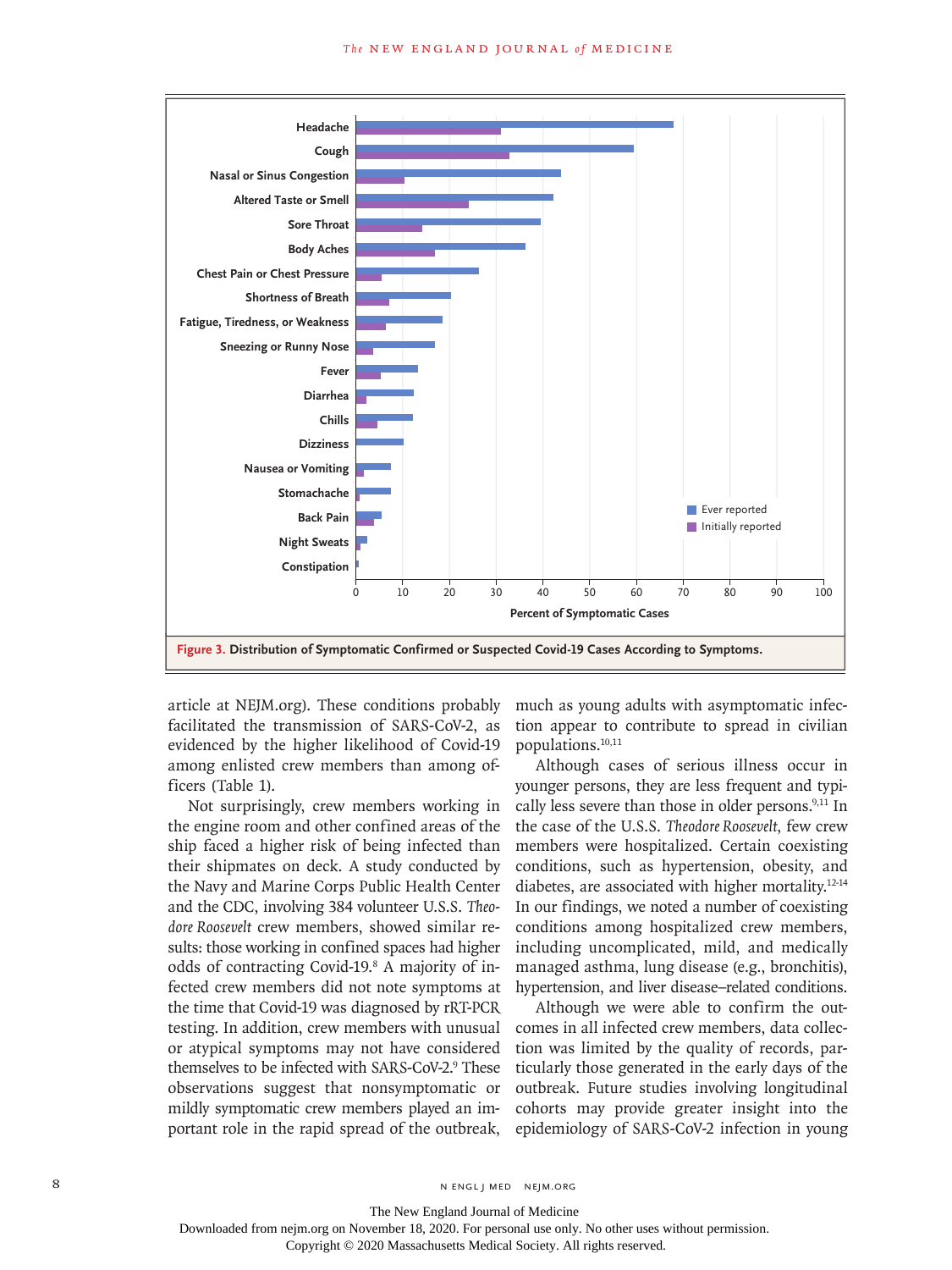adults. Our observations within a military population may not be fully generalizable to civilians. The CDC case definition for Covid-19, along with clinical criteria, changed over time (e.g., the outbreak began in March 2020, and the CDC-published case definition for Covid-19 changed in April 2020). Multiplex testing by polymerase chain reaction identified other causes of influenza-like illness on board the ship. Any effect that the case definition or other respiratory pathogens may have had on classifying a case of Covid-19 is limited, because the majority of cases were confirmed by rRT-PCR testing. Finally, the crew of the U.S.S. *Theodore Roosevelt*, like all members of the U.S. military forces, have equal access to health care. This is not true for all civilians in the United States.

Since this outbreak occurred, the U.S. Navy has incorporated lessons learned to enhance the safety and readiness of its crews. To minimize the risk of deploying with asymptomatic carriers of SARS-CoV-2 on board, the Navy has initiated several procedures to create and sustain Covid-19– free environments on its ships. Before deployment, all members of a ship's crew are placed in "restriction of movement" and insulated from community exposure for 14 days. To identify asymptomatic or presymptomatic carriers, the Navy added rRT-PCR testing at the end of the "restriction of movement" period. Navy ships have sharply reduced shore leaves at foreign ports to prevent crew members from bringing the virus on board. Since these policies (along with preventive measures of mask use, social distancing to the extent possible, small-group cohorting,

strict hand hygiene, and regular cleaning of common spaces) were put in place, the Navy has deployed multiple ships without sustaining another serious outbreak. The concept of creating virusfree "bubbles" is a strategy the Navy has used and has been mirrored by the National Basketball Association and Major League Soccer to enable competition while minimizing the risk of player exposure. It is unlikely that this strategy is practical for all employers, much less the general population; however, creating bubbles or cohorts for select populations may be achievable.

Organizations seeking to safeguard their employees, customers, patients, or students may benefit from assuming that Covid-19 will be introduced into their populations and rigorously enforcing measures to minimize viral transmission by all, since persons may be unaware that they are infected.

The views expressed in this article reflect the results of research conducted by the authors and do not necessarily reflect the official policy or position of the Department of the Navy, Department of Defense, or the U.S. government.

Disclosure forms provided by the authors are available with the full text of this article at NEJM.org.

We thank Capt. Ron Schoonover (3rd Medical Battalion), Capt. Maria Young and Cdr. Jackie McDowell (Naval Hospital Guam), Col. William O'Connell (Brian D. Allgood Army Community Hospital), Mr. Donald Brown (Vice President, Maritime Policy with Cruise Lines International Association), Ms. Beth Poitras and Ms. Jessica Newton (Navy and Marine Corps Public Health Center), Cdr. Brian Legendre (Navy Environmental Preventive Medicine Unit 5), and all of those not listed who have responded to this outbreak; Col. James Mancuso (Uniformed Services University of the Health Sciences) and Dr. Art Kellermann (Dean of the School of Medicine at the Uniformed Services University of the Health Sciences), for editorial assistance with an earlier version of the manuscript; and the crew of the U.S.S. *Theodore Roosevelt*, who despite this unprecedented outbreak, demonstrated resilience in returning to sea and to their mission of protecting our country.

#### **References**

**1.** Centers for Disease Control and Prevention. Lab advisory: updated instructions for use of CDC 2019-nCoV Real-Time RT-PCR Diagnostic Panel. 2020 (https://www.cdc.gov/csels/dls/locs/2020/ updated\_instructions\_for\_2019-ncov\_rt -pcr\_diagnostic\_panel.html).

**2.** CDC COVID-19 Response Team. Coronavirus disease 2019 in children — United States, February 12–April 2, 2020. MMWR Morb Mortal Wkly Rep 2020;69: 422-6.

**3.** Earhart KC, Beadle C, Miller LK, et al. Outbreak of influenza in highly vaccinated crew of U.S. Navy ship. Emerg Infect Dis 2001;7:463-5.

**4.** Gonzaga VE, Ramos M, Maves RC, Freeman R, Montgomery JM. Concurrent outbreak of norovirus genotype I and enterotoxigenic Escherichia coli on a U.S. Navy ship following a visit to Lima, Peru. PLoS One 2011;6(6):e20822.

**5.** Kakimoto K, Kamiya H, Yamagishi T, Matsui T, Suzuki M, Wakita T. Initial investigation of transmission of COVID-19 among crew members during quarantine of a cruise ship — Yokohama, Japan, February 2020. MMWR Morb Mortal Wkly Rep 2020;69:312-3.

**6.** Zhang S, Diao M, Yu W, Pei L, Lin Z, Chen D. Estimation of the reproductive number of novel coronavirus (COVID-19) and the probable outbreak size on the Diamond Princess cruise ship: a datadriven analysis. Int J Infect Dis 2020;93: 201-4.

**7.** Goyal P, Choi JJ, Pinheiro LC, et al. Clinical characteristics of Covid-19 in New York City. N Engl J Med 2020;382: 2372-4.

**8.** Payne DC, Smith-Jeffcoat SE, Nowak G, et al. SARS-CoV-2 infections and serologic responses from a sample of U.S. Navy service members — USS Theodore Roosevelt, April 2020. MMWR Morb Mortal Wkly Rep 2020;69:714-21.

**9.** Baj J, Karakuła-Juchnowicz H, Teresiński G, et al. COVID-19: specific and non-specific clinical manifestations and symptoms: the current state of knowledge. J Clin Med 2020;9:1753.

**10.** He X, Lau EHY, Wu P, et al. Temporal dynamics in viral shedding and transmissibility of COVID-19. Nat Med 2020; 26:672-5.

**11.** Young BE, Ong SWX, Kalimuddin S, et al. Epidemiologic features and clinical course of patients infected with SARS-CoV-2 in Singapore. JAMA 2020;323: 1488-94.

n engl j med nejm.org 9

The New England Journal of Medicine

Downloaded from nejm.org on November 18, 2020. For personal use only. No other uses without permission.